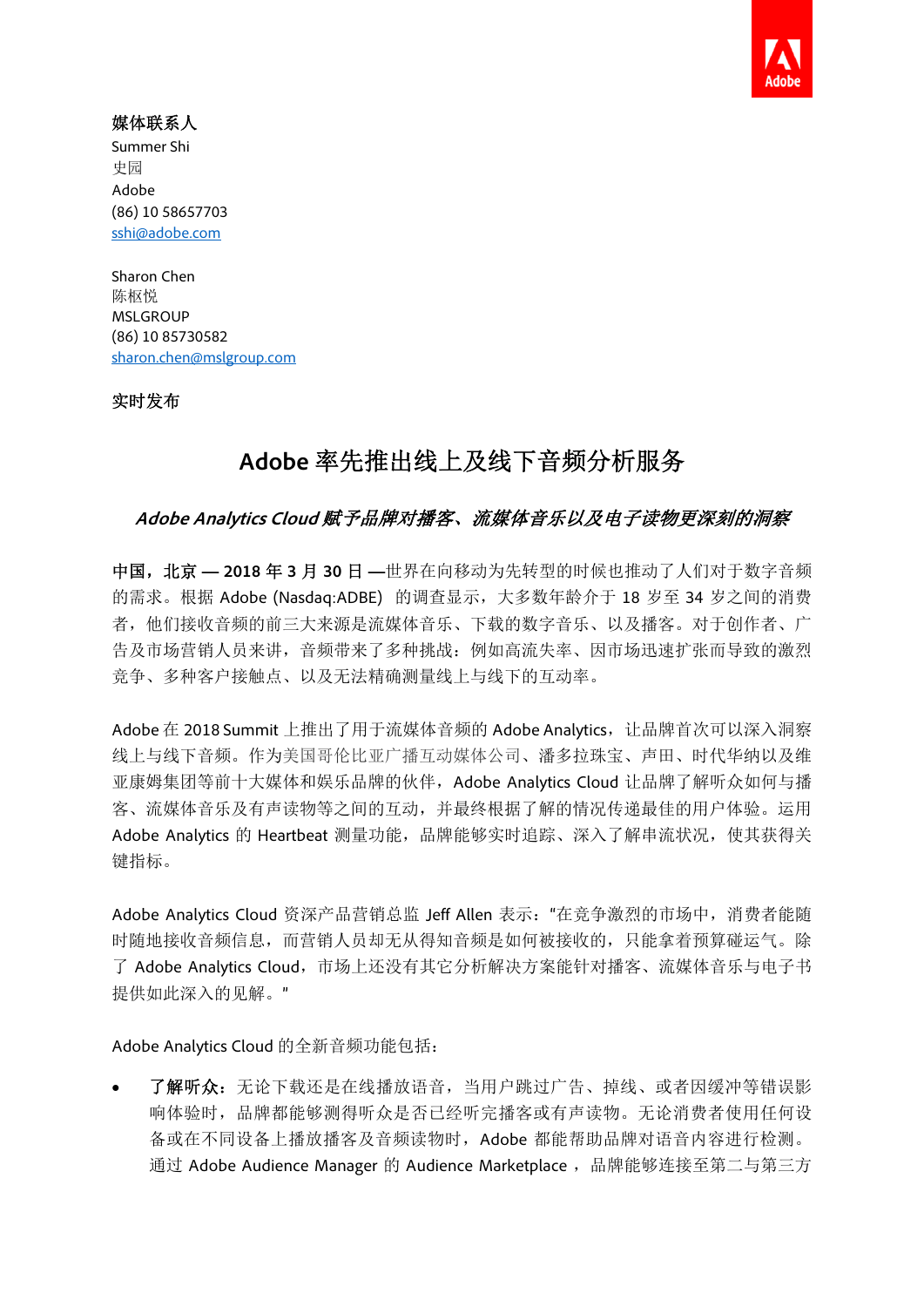的数据来源,了解跨伙伴品牌的使用者行为,或是测量听众所在的位置、人口分布以及 心理特性。这些洞察帮助音频发行商做出推荐、广告、以及编程方面的决策,进而为消 费者营造更好的体验。

- 确保最佳音频体验:面对五花八门的内容选择,当体验无法让消费者留下深刻印象时, 消费者会经常迅速改变主意。利用 Adobe 的人工智能(AI)与机器学习(ML)框架 Adobe Sensei, Adobe Analytics 会在过度缓冲等非正常状况发生时,向品牌发出预警,同 时追踪用户从按下播放键到开始播放之间所花费的时间。
- 在传递中变现:通过了解听众的内容选择与行为,品牌能通过广告更准确地定位消费者, 进而提供个性化的音频体验,确保听众持续与其互动。当信号中断时,品牌能够侦测消 费者开始与完成收听的广告,以及在内容中播放语音广告的最佳时刻。通过 Adobe Audience Manager, 品牌能够利用自己的数据资产从 Audience Marketplace 中变现, 并在 整个广告营销生态系统之内将听众信息同步至以手机为中心的广告交付和内容传递渠道。
- 推动联网汽车:以汽车为中心的分析、个性化以及广告效果,让品牌能提供独特的乘车 体验。对于汽车制造商与车内应用程序开发商,Adobe Analytics 能确保用户乘坐汽车的 独特体验,例如,个性化的播放列表、路线建议以及音频广告,都可以用来推荐并提供 不同类型的内容。如果车内语音互动系统出现故障,品牌能够立即收到提醒。

#### 关于 **Adobe Analytics Cloud**

Adobe Analytics Cloud 作为 Adobe Experience Cloud 的一部分,让企业能跨越所有 Adobe cloud 整合受众数据将洞察实时转化为行动。 Adobe Analytics Cloud 结合了领先的数据、受众管理平 台 Adobe Audience Manager 以及业界领先解决方案 Adobe Analytics 这一应用于跨越所有市场 营销渠道实时分析和详细细分受众群的产品。Adobe Analytics Cloud 建立在提供开放式 API、, 标准数据模式及 Adobe 的统一智能和机器学习框架 Adobe Sensei 之上的 Adobe Cloud Platform , 使品牌能更有效地取得、整合、剖析和了解大量截然不同的数据。将近三分之二的财富 100 强 企业转向 Adobe Analytics Cloud 来应对当下的数字挑战;在 2014 至 2017 年间,用户数量更是 增加了一倍还多。

#### 关于 **Adobe Experience Cloud**

Adobe Experience Cloud 是一套全方位的云端服务,旨在为企业提供传递卓越的客户体验所需 的一切。Experience Cloud 由 Adobe Marketing Cloud、Adobe Advertising Cloud 和 Adobe Analytics Cloud 组成,它建立在 Adobe 云平台上,并实现了与 Adobe Creative Cloud 和 Document Cloud 的整合。通过充分利用 Adobe Sensei 的机器学习和人工智能功能, Adobe Experience Cloud 整合了多个世界级的解决方案、一个完整且可扩展的平台,全面的数据和内 容系统以及一个强大的合作伙伴生态系统,传递无与伦比的专业客户体验。